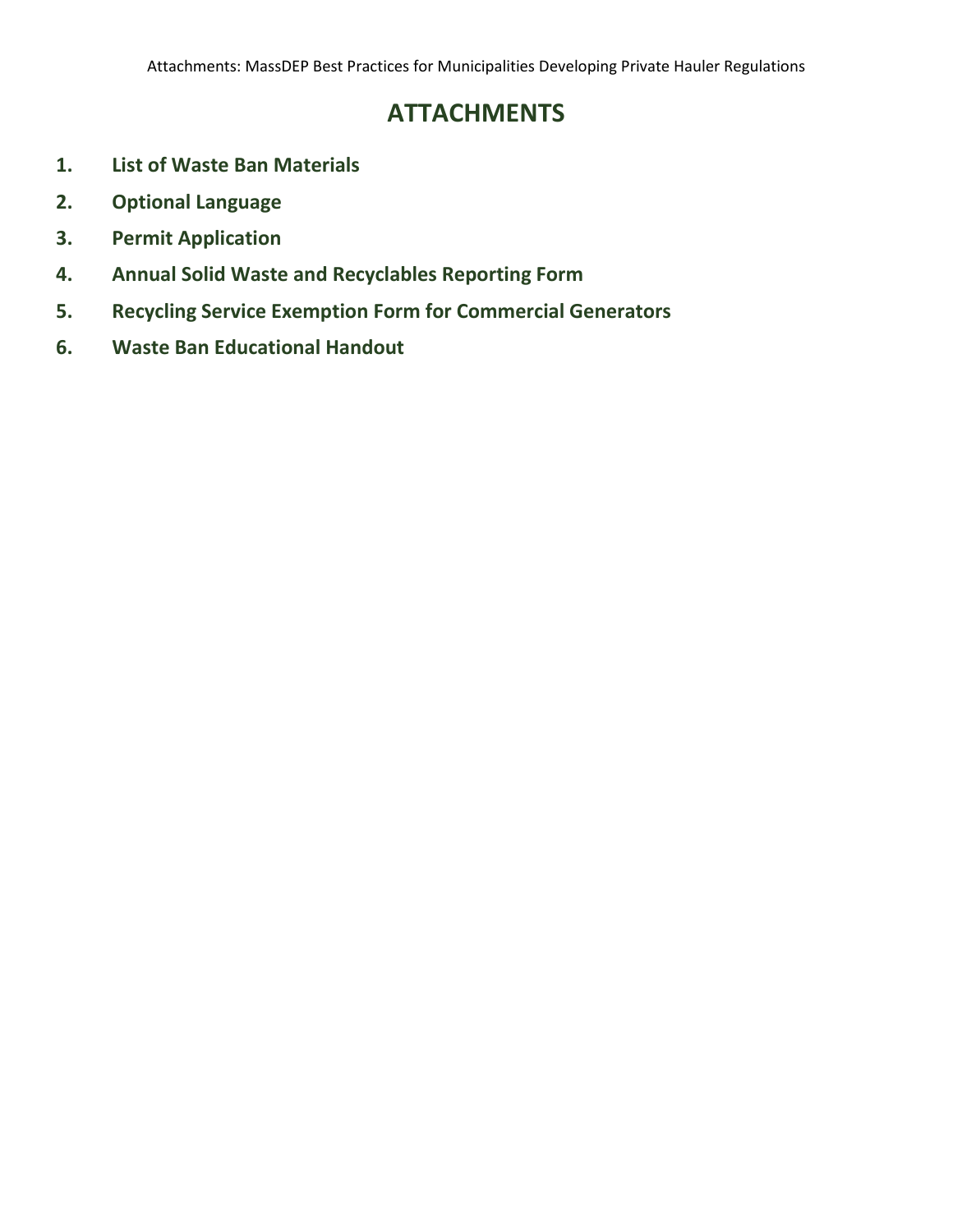## **ATTACHMENT 1: Banned Materials**

Following is a list of materials which have been banned from landfill or incineration disposal by the Massachusetts Department of Environmental Protection, with the date that material was banned. These materials are banned either because they pose an environmental threat or because there are methods for reusing or recycling them.

| <b>I MATERIAL</b> | <b>DATE OF BAN</b> |
|-------------------|--------------------|
| Lead Batteries    | December 31, 1990  |
| <b>ILeaves</b>    | December 31, 1991  |

|  | Optional Table: List of Waste Ban Materials: 310 CMR 19.017 |  |  |
|--|-------------------------------------------------------------|--|--|
|--|-------------------------------------------------------------|--|--|

| LUU DULLUILU                         | DOCCTING JI, IJJU |
|--------------------------------------|-------------------|
| Leaves                               | December 31, 1991 |
| Tires                                | December 31, 1991 |
| <b>White Goods</b>                   | December 31, 1991 |
| <b>Other Yard Waste</b>              | December 31, 1992 |
| <b>Aluminum Containers</b>           | December 31, 1992 |
| Metal / Glass Containers             | December 31, 1992 |
| <b>Single Polymer Plastics</b>       | December 31, 1994 |
| Recyclable Paper                     | December 31, 1994 |
| Cathode Ray Tubes (CRT)              | April 1, 2000     |
| Asphalt Pavement, Brick and Concrete | July 1, 2006      |
| Metal                                | July 1, 2006      |
| Wood                                 | July 1, 2006      |
| Clean Gypsum Wallboard               | July 1, 2011      |
| Commercial Organic Material (1)      | October 1, 2014   |

(1) Applies to entities that generate more than one ton of those materials for Solid Waste disposal per week.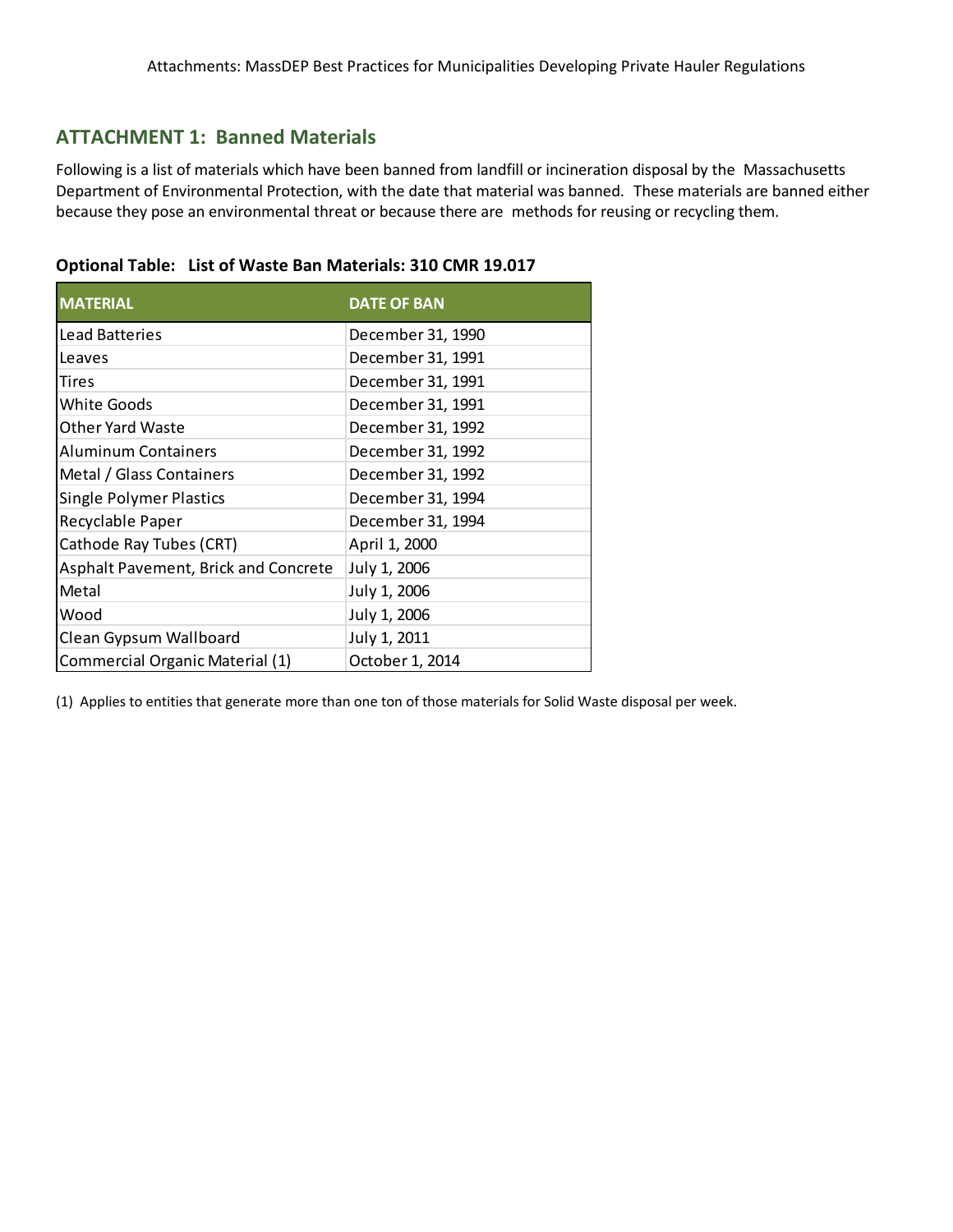# Attachments: MassDEP Best Practices for Municipalities Developing Private Hauler Regulations **ATTACHMENT 2: Optional Language**

*The following language, either in its entirety or on a clause by clause basis, can be used to add or strengthen portions of the bylaw/ordinance and/or regulation, specific to the goals and needs of each municipality.* 

# Partnership between Permitted Haulers and Municipality

This bylaw/ordinance and/or regulation is designed to ensure that the Massachusetts Waste Bans are uniformly adhered to in the Town/City of \_\_\_\_\_\_\_\_\_\_and relies on a partnership between the Town/City of \_\_\_\_\_\_\_\_\_\_\_ and all Permitted Haulers to ensure the requirements of Mandatory Recycling and separation of Recyclables from the Solid Waste stream are followed by all Residential Customers/Generators and Commercial Customers/Generators in the Town/City of

**The Town/City of \_\_\_\_\_\_\_\_\_\_\_\_\_\_\_\_\_\_\_\_\_\_\_\_will support Permitted Haulers by providing the following:** 

- Educational information on the municipal website about the Mandatory Recycling requirement for all Residential Customers/Generators and Commercial Customers/Generators;
- Educational materials that Private Haulers can use with new and existing Customers, e.g., Waste Ban Fact Sheet;
- Oops Tags to hang on rejected Solid Waste and Recyclables containers; and,
- Enforcement of the bylaw/ordinance and/or regulation for Residential Customers/Generators and Commercial Customers/Generators who do not comply with the Mandatory Recycling and separation requirements.

**Permitted Haulers** will support the Town/City of goals by providing the following:

- Instructions on proper management of Solid Waste and Recyclables to new Customers when service commences and to all Customers on an annual basis at a minimum.
- Permitted Haulers shall not dispose of banned Recyclables that are properly prepared and set out for collection.
- No Permitted Hauler shall knowingly collect for disposal Solid Waste that contains visible Waste Ban Materials. Any such Solid Waste must be left behind/rejected by the Permitted Hauler, who shall notify the Customer generating such Solid Waste of the reason for rejection, e.g., via sticker affixed to non-compliant set-out, including Town/City contact information for follow-up regarding the Mandatory Recycling requirement. The Permitted Hauler shall notify the appropriate Town/City contact regarding any Customer whose Solid Waste is so rejected. If notified, the Town/City will follow up to enforce the Mandatory Recycling requirement.

# Hours of Collection

 $\overline{\phantom{a}}$  . The set of the set of the set of the set of the set of the set of the set of the set of the set of the set of the set of the set of the set of the set of the set of the set of the set of the set of the set o

Collection of Solid Waste and Recyclables may only occur during the hours of \_\_a.m. to \_\_ p.m. except in the case of bad weather or another emergency that requires collection outside of these hours, with notification to the Board of Health or their designated representative.

## **Example:**

Residential collection: 7:00 a.m. - 5:00 p.m. Commercial collection: No limitations, except for collection in residential neighborhoods (refer to zoning map)

# Minimum Service Level Requirement

A Permitted Hauler shall not collect Solid Waste and Recyclables from Residential Customers/ Generators less than every two weeks. Collection of Recyclables from Residential Customers must be on the same day of the week as Solid Waste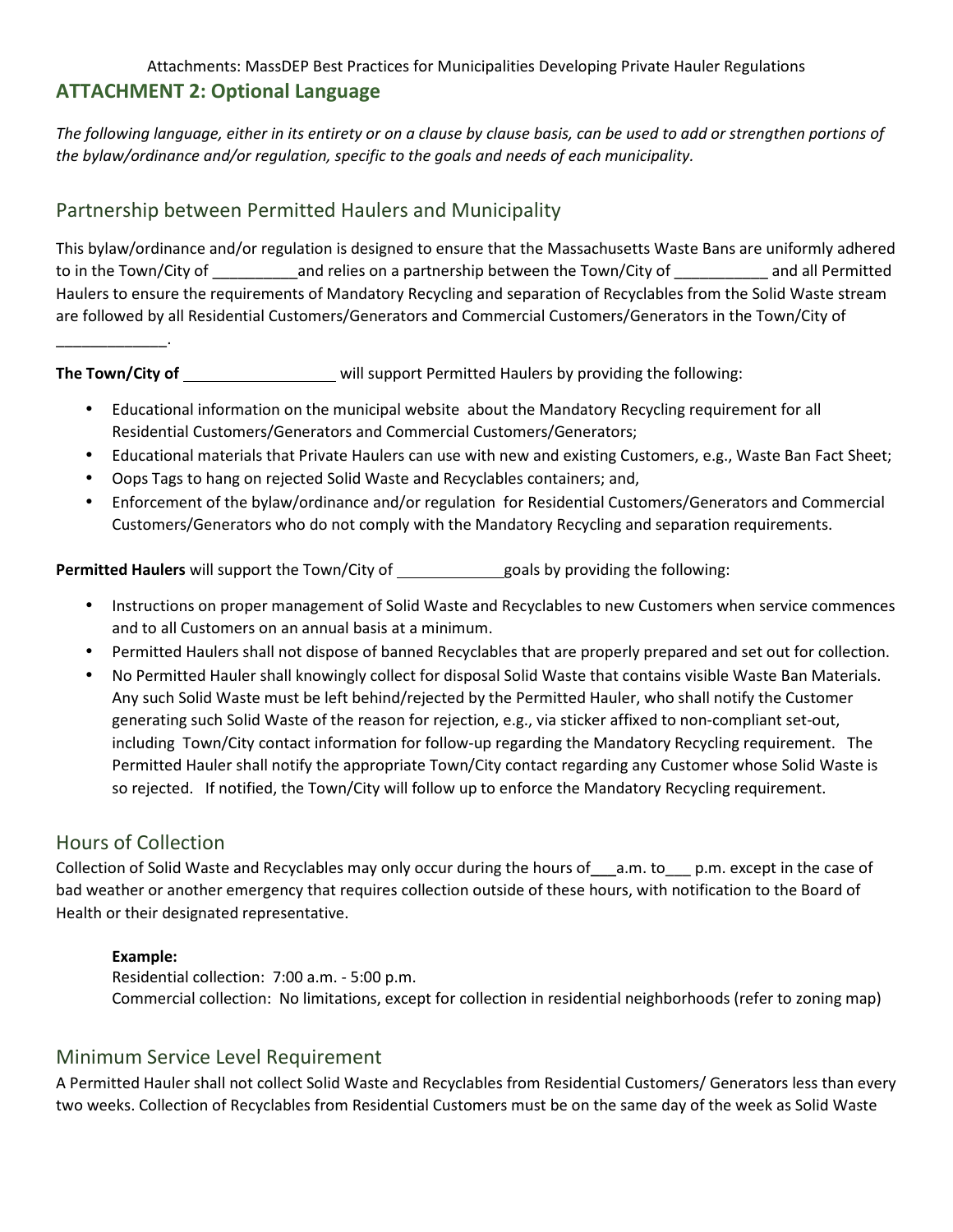Attachments: MassDEP Best Practices for Municipalities Developing Private Hauler Regulations Collection, but can be less frequent than Solid Waste collection if Solid Waste collection occurs every week. *(NOTE TO USER: "Every other week" might be replaced by "monthly" in municipalities with rural collection routes.)*

## Insurance

A Permitted Hauler must furnish and maintain adequate insurance, as specified by the Board of Health. Cancellation of insurance shall automatically be grounds for cancellation of the Private Hauler Permit. The Private Hauler's Permit Application will maintain liability insurance coverage at or above the following levels for the Term of the Permit: \$ per person and \$ \_\_\_\_\_\_ per occurrence for personal injury or death, and \$ \_\_\_\_\_\_\_ per occurrence for property damage.

## Nuisance

The Board of Health and its agents reserve the right to monitor collection vehicles, loads, litter and/or nuisance conditions and routes at reasonable times to ensure that all Permitted Hauler services comply with all applicable State and local laws, by-laws and regulations. The Board of Health retains the right to define and determine "nuisance" conditions.

# Annual Permit Renewal Requirements

Information that must be provided annually prior to renewal of the annual permit shall include, though not limited to, the following:

- List of non-compliant Residential or Commercial Customers for enforcement of the Mandatory Recycling bylaw/ordinance or regulation by the Board of Health. (Note that the Board of Health can request information from Permitted Haulers at any time during the permit year, with reasonable time provided to the Permitted Hauler. This includes the right to review Customer information in a confidential manner if the tonnage of Recyclables reported indicates Customers are not recycling.)
- A copy of recycling educational material provided to your Residential or Commercial Customers.

# Amendments to Permits

A Permitted Hauler may request to amend an existing permit. The Town/City Board of Health shall promptly consider any requests for amendments within the time frame for Permit Applications under Section \_\_\_of this bylaw/ordinance or regulation. In order to become effective, any amendments must be approved by the Board of Health.

## Permit Fee

*(NOTE TO USER: Municipalities may require a permit fee on a "per company" or "per truck" basis. While an annual "per company" permit fee is included in the General Language Template:* 

*RULES AND REGULATIONS FOR REMOVAL, TRANSPORT, AND DISPOSAL OF SOLID WASTE OR RECYCLABLES , municipalities may want to charge a permit fee based on the number of trucks/routes that a Permitted Hauler is operating in the municipality in order to raise funds to administer the permit program, outreach, and enforcement required.* 

*If Permitted Haulers are allowed to deliver Solid Waste to the municipal transfer station, the municipality may consider the cost of transfer station access as part of the permit fee.* 

*Municipalities may require Permitted Haulers to utilize stickers and/or placards on their vehicles to allow access to the municipal transfer station.)*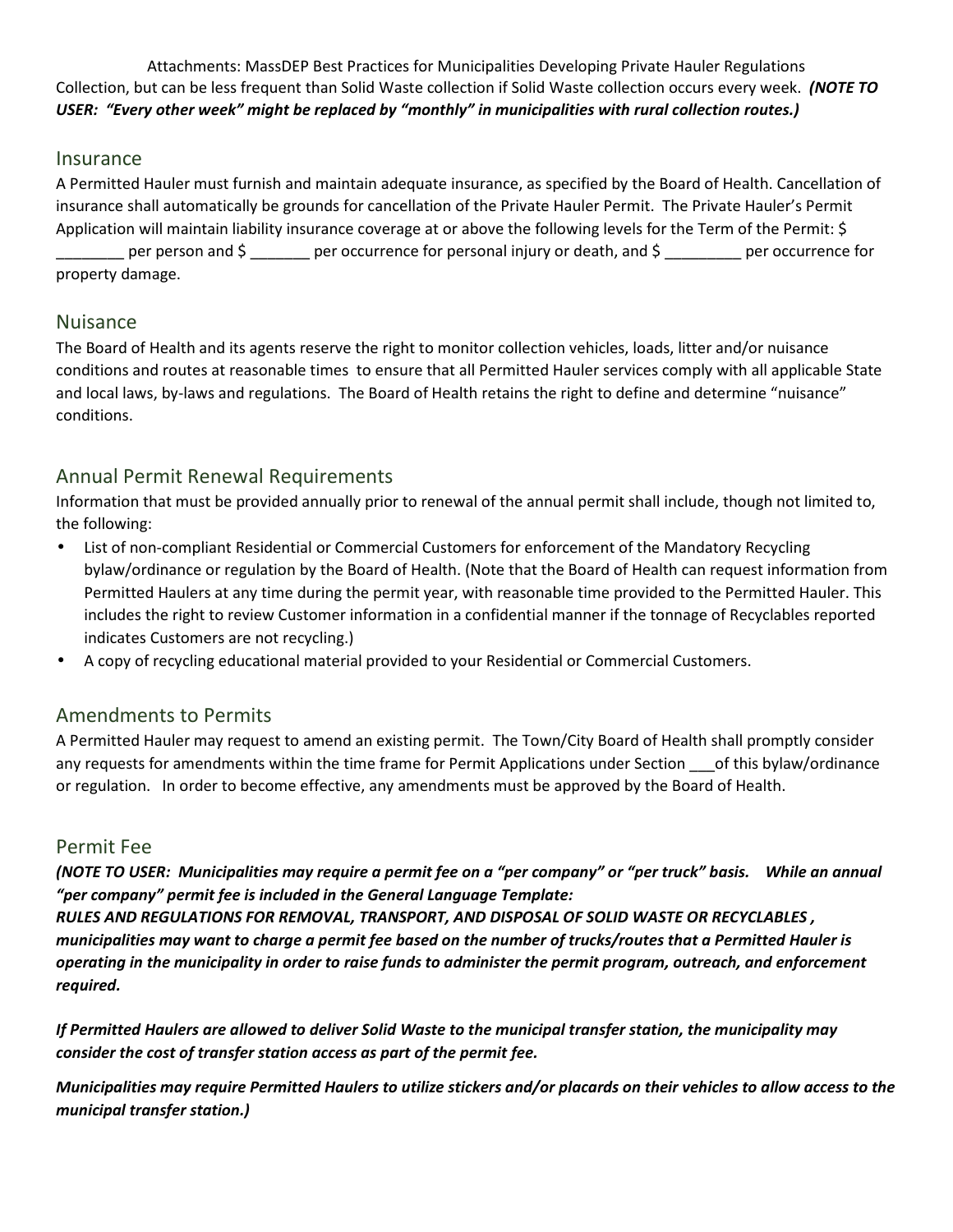Attachments: MassDEP Best Practices for Municipalities Developing Private Hauler Regulations Labeling of Collection Vehicles

All trucks operating in the Town/City must be labeled as to their use for collection of Recyclables, Solid Waste, Food Waste or co-collection of any of these materials. A large magnetic sign may be used which is at least X in width and Y in diameter.

# Recyclables Containers

A Permitted Hauler may either offer a collection container for Recyclables or clearly visible stickers for the Customer to apply to their existing container for Recyclables. Containers for Recyclables should be of a large enough volume to collect all Recyclables generated by the Customer.

# Labeling of Containers

## *(NOTE TO USER: The Board of Health should consult with Permitted Haulers operating in their Town/City before implementing these requirements to assure that the Permitted Hauler's containers and colors can reasonably meet these suggested guidelines.)*

If containers are provided by the Permitted Hauler, the Town/City recommends/requires that all rolling carts, dumpsters and roll-off containers provided shall be clearly labeled as the property of the Permitted Hauler and shall be in good repair at all times.

In addition, to help Customers easily differentiate between containers utilized for Solid Waste or Recyclables, the following guidelines are recommended:

## A. **Recyclables Containers**

In the Town/City of \_\_\_\_\_\_\_\_\_\_, blue is commonly used on recycling containers. Recyclables containers provided by Permitted Haulers, or at minimum the lids on Recyclables containers, should be blue OR have a blue universal Recycling symbol (three chasing arrows) label.

Suggested labeling for recycling containers includes:

- a) The standard recycling symbol in white on a blue background, or vice versa
- b) The standard recycling symbol sized large enough for easy identification
- c) The word "RECYCLE", "RECYCLING", or "RECYCLABLES" in letters large enough for easy identification



The Town/City may provide the Recycling symbol labels to the Permitted Hauler.

It is also recommended that Recyclables containers provided by Permitted Haulers be clearly labeled with graphics/pictures and/or a list of accepted Recyclables. The Town/City may provide such labels to the Permitted Hauler.

## B. **Solid Waste Containers**

It is recommended that Permitted Haulers will not provide blue containers for the collection of Solid Waste, except as provided below:

If the Permitted Hauler uses blue containers for the collection of Solid Waste, the containers should be clearly marked with the word "TRASH," with letters large enough for easy identification, and:

a) The containers will have **black** lids, OR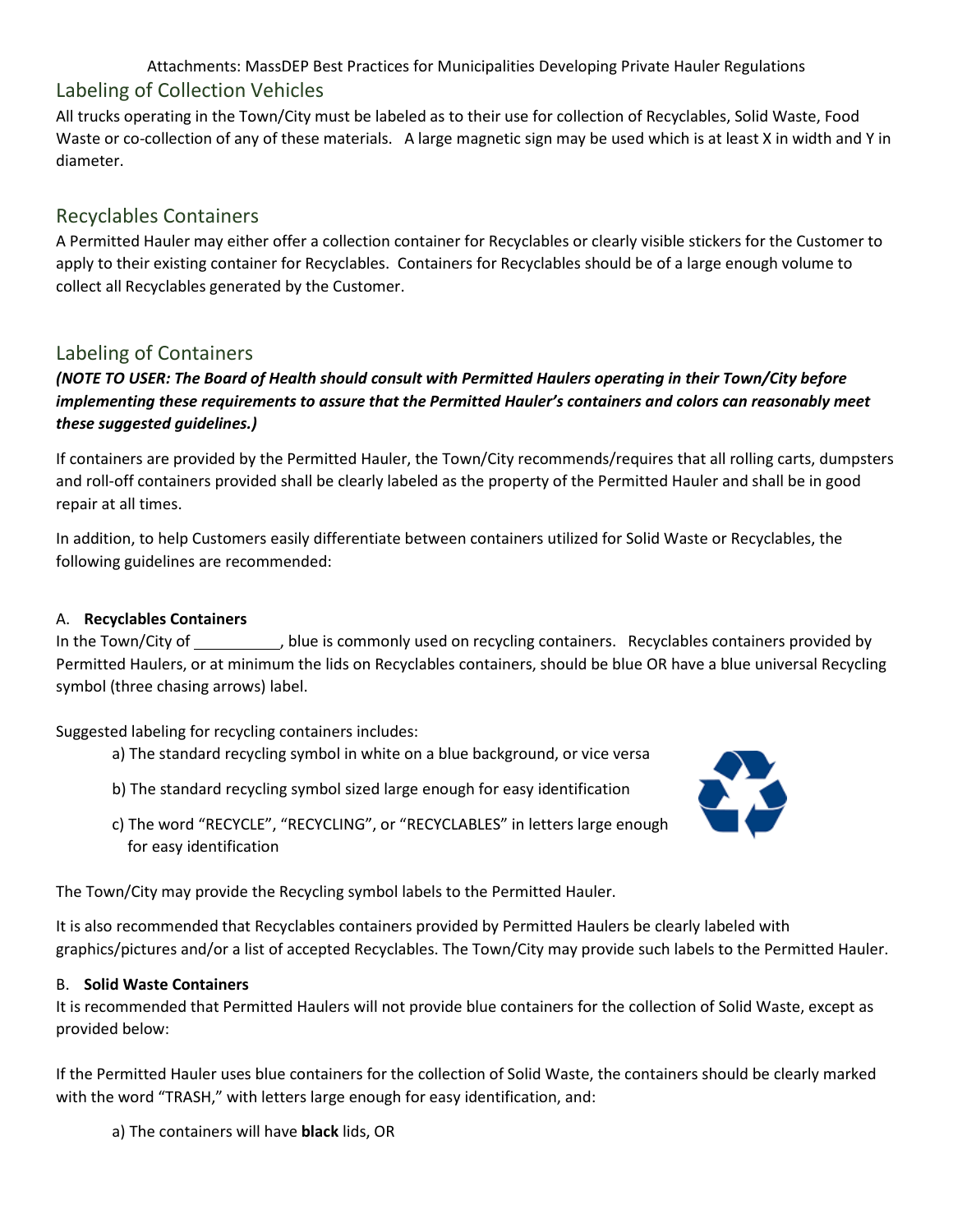Attachments: MassDEP Best Practices for Municipalities Developing Private Hauler Regulations b) Lids of a contrasting color to blue and clearly marked as "TRASH," OR

c) Have a clearly visible label on the dumpsters, wheeled carts, or other containers used for trash collection that says "TRASH."

The Town/City may provide "TRASH" labels to the Permitted Hauler.

# Rate Structure for Solid Waste

*(NOTE TO USER: If the municipality collects Solid Waste from Residents using a Pay As You Throw financing structure, you may want to incorporate a unit-based pricing requirement for Permitted Haulers of residential Solid Waste to level the playing field with the municipal program. The goal is to make available an option for all Residents who wish to use a small container for Solid Waste.)*

Permitted Haulers shall charge Residential Customers/Generators based on the volume or weight of Solid Waste destined for Disposal that is collected at rates that provide a reasonable economic incentive to Customers to reduce the amount of Solid Waste that they generate.

For unit-based pricing programs for Solid Waste collection from Residential Customers/Generators, the bundled service requirement still applies. Additional fees for additional services, such as collection of yard trimmings or food scraps, special pickups for bulky items, or backdoor service, are permitted.

The Town/City reserves the right to request evidence that the Solid Waste rate structure for Residential Customers/Generators meets the requirements for unit-based pricing.

# Provision of Recycling to Commercial Customers/Generators

A Permitted Hauler seeking to provide Solid Waste collection to a Commercial Customer must, at a minimum conduct a site visit to the Commercial Customer and prepare a proposal that describes which materials should be separated as Recyclables banned from disposal, and then provide an adequate sized container for the expected quantity of Recyclables, separate from Solid Waste.

If a Commercial Customer chooses Solid Waste-only collection from their Permitted Hauler, exemptions may be provided by the Town/City to Permitted Hauler's Customers who market their Recyclables directly to recycling brokers, processors, or manufacturers or Customers who provide proof of Recycling collection by a different Permitted Hauler who is permitted to operate in the municipality. All Commercial Customers seeking an exemption must file an exemption form. See Attached Sample Exemption Form (ATTACHMENT 5).

*This form will be made available on-line as a downloaded document that can be filled and e-mailed, or mailed back to the Board of Health.* 

# Enforcement

## **A. Enforcement and Resolution of Hauler Permit Requirements**

The Board of Health shall issue a notice of violation to the Permitted Hauler and provide the Permitted Hauler seven (7) business days to respond to the allegations of non-compliance with any section of this *bylaw/ordinance or regulation*. Failure to respond shall be grounds for revocation of the Permit in accordance with the hearing provisions below. The individuals empowered to enforce the provisions of this *bylaw/ordinance or regulation* shall be the Agent of the Board of Health, any member of the Board of Health, the DPW Solid Waste Coordinator, Inspectional Services, or other Town/City designee, or any police officer of the Town/City.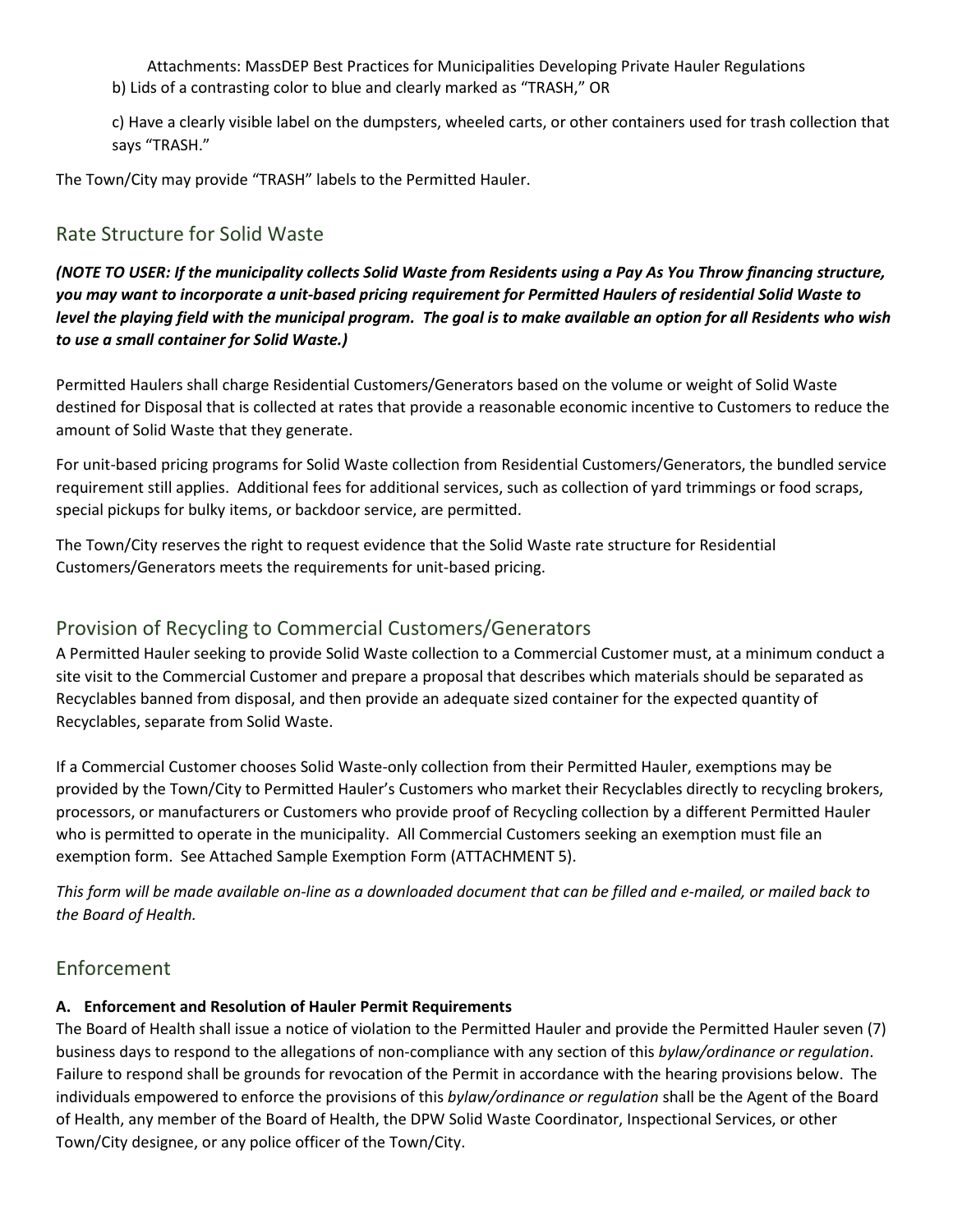If the Permitted Hauler does not respond within seven (7) days, the Board of Health shall hold a public hearing, subject to MGL Chapter 111 Section 127B. If the Board of Health determines that the Permitted Hauler is in violation of this Permit, then the Board may either provide the Permitted Hauler with an order to fix the problem and/or suspend the Permit until the Permitted Hauler demonstrates to the Board's satisfaction that the Permitted Hauler will be in compliance with this *bylaw/ordinance or regulation*. In the event that a Permitted Hauler fails to follow this *bylaw/ordinance or regulation*, the Board of Health reserves the right to impose reasonable fines or take other action in accordance with State and local regulations.

## **B. Enforcement and Resolution of Mandatory Recycling Requirements for Generators**

Enforcement of this regulation shall be by criminal complaint in the district court and/or non-criminal disposition ticket MGL Chapter 40, Section 21D. DPW or Solid Waste Administrators, Inspectional Services, and Agents of the Health Department or their designees shall have the power to enforce the provisions of this *bylaw/ordinance or regulation*. The Town/City shall also have the option of seeking equitable relief to enjoin violations of the rules and regulations of the Health Department.

## **C. Penalties**

Violations of this bylaw/ordinance or regulation shall be punished by fines as follows:

| (a) First offense       | warning                                  |        |
|-------------------------|------------------------------------------|--------|
| (b) Second offense      | tine<br>insert                           |        |
| (c) Third offense       | tine<br>insert                           |        |
| (d) Subsequent offenses | not less than \$ insert nor more than \$ | insert |

Each day of failure to comply with the regulations shall constitute a separate violation.

# Communication with Waste Ban Inspectors

The Town/City of **Example 2** reserves the right to exchange information and coordinate enforcement activity with MassDEP's waste ban inspectors in order to enforce the provisions of these regulations and State law.

# Permitting Haulers Who Collect Food Waste

## *(NOTE TO USER: Additional definitions may apply if you choose to incorporate language regarding the collection of Food Waste/Organic Waste.)*

**Acceptable Food Waste Handling Facility** shall mean a Food Waste composting facility operating in compliance with General Permit Provisions of 310 CMR 16.04.

*Food Waste/Organic Waste* shall mean material generated from human or animal food production, preparation and consumption activities and which consists of, but is not limited to, fruits, vegetables, grains, and fish and animal products and byproducts. *(Note: This definition is drawn from 310 CMR 19.006, Food Material.)*

## **A. Minimum Level of Service**

In general, if Food Waste is collected separately from Solid Waste, collection must be no less than once per week or as often as necessary to prevent a nuisance. Best management practices for use by health officials to support and inform local oversight of commercial food waste collection programs can be found at this link: http://recyclingworksma.com/local-health-department-guidance-for-commercial-food-waste-separation/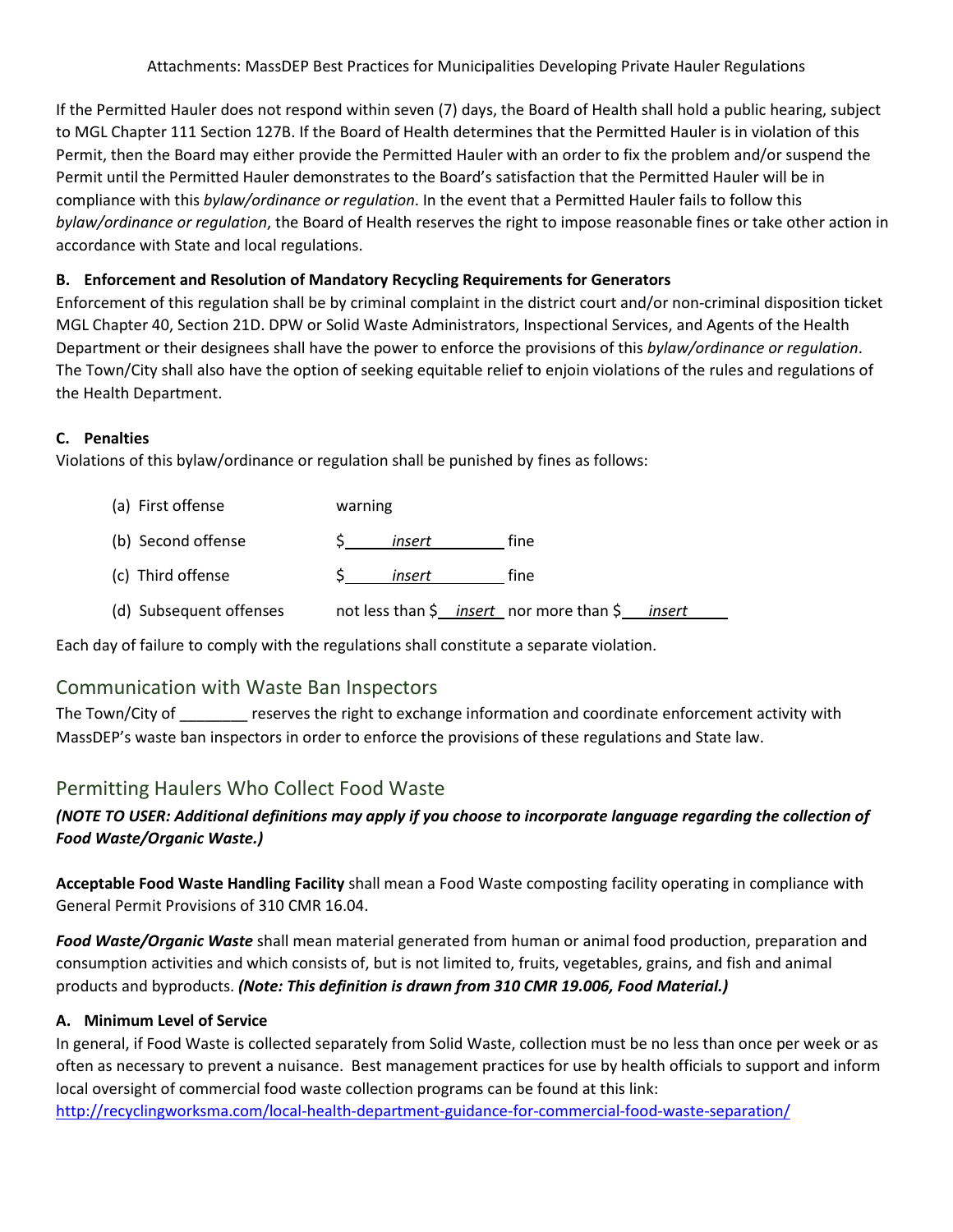#### Attachments: MassDEP Best Practices for Municipalities Developing Private Hauler Regulations

#### **B. Containers**

**Maintenance**: Dumpsters, carts or compactors should be closable and cleanable, leak-free, water tight and capable of being locked. All doors/hatches/tight-fitting lids should be closed or in place when not in immediate use to prevent pests from entering the container. Plastic bags and wet strength paper bags may be used to line closed outside receptacles.

#### **Labeling:**

Suggested labeling for Food Waste collection containers:

- a) The container, or at minimum a container label, should be green and white
- b) The words "Food Waste," "Organic Waste," or "Compostables" in letters large enough for easy identification
- c) Include graphics/pictures and/or a list of acceptable Organic Waste materials

The Town/City may provide the Organic Waste labels to the Permitted Hauler.

### **C. Residential Rates for Additional Services- Food Waste Collection Service Fees**

Separate fees for additional services, such as collection of Food Waste, yard trimmings, special pickups for bulky items, or backdoor service, are permitted.

### **D. Food Waste Handling Facility**

Permitted Haulers collecting Food Waste/Organic Waste shall annually report to the Town/City the Acceptable Food Waste Handling Facilities where Food Waste/Organic Waste is expected to be delivered from Permitted Hauler's Customers during the permit year.

#### **Resources:**

Commonwealth of Massachusetts 2010- 2020 Solid Waste Master Plan: http://www.mass.gov/eea/agencies/massdep/recycle/reports/solid-waste-master-plan.html

Grants available for the Community and Resources available for Private Haulers: http://www.mass.gov/eea/agencies/massdep/recycle/grants/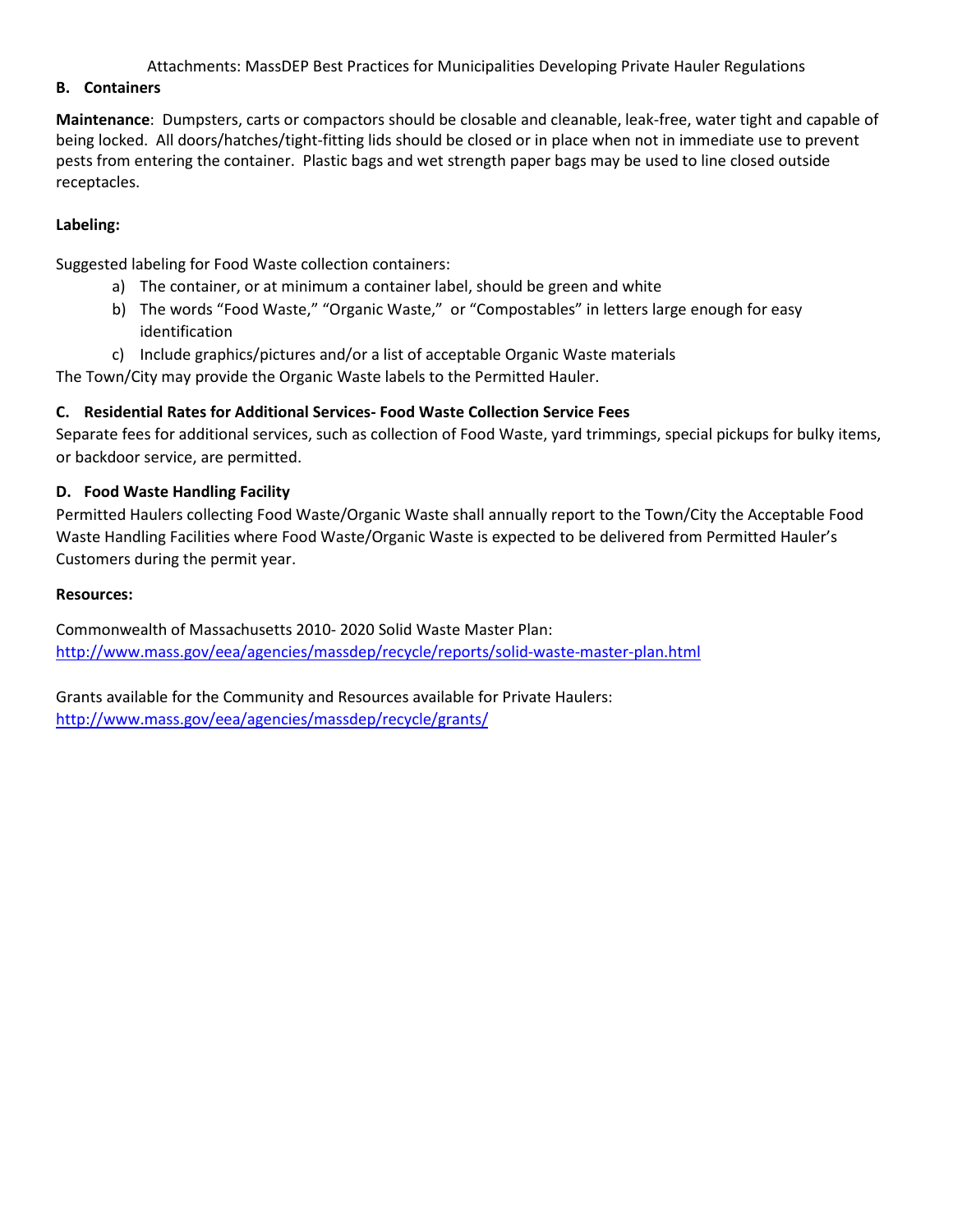Attachments: MassDEP Best Practices for Municipalities Developing Private Hauler Regulations **ATTACHMENT 3: Permit Application** 

**Town/City of \_\_\_\_\_\_\_\_\_\_\_ Date\_\_\_\_\_\_\_\_\_\_\_\_** 

# **PERMIT APPLICATION**

# TO REMOVE, TRANSPORT AND DISPOSE OF SOLID WASTE OR RECYCLABLES IN  *TOWN/CITY*

#### **Instructions**

**All sections of this application must be completed. Incomplete applications will not be considered.** 

*(NOTE TO USER: Language below is based on Board of Health authority to enact and implement this process. If another*  authority/process is undertaken, consider modifying to reflect appropriate citations throughout.) In accordance with MGL Chapter 111, Sections 31 A and 31B and in accordance with the Town/City's (*bylaw/ordinance or regulation*), the undersigned makes application to the Board of Health for permission to collect and transport Solid Waste and/or Recyclables as set forth below:

| $\Box$ Check here if this is your first application. | $\Box$ Check here if this is a renewal application. |
|------------------------------------------------------|-----------------------------------------------------|
|------------------------------------------------------|-----------------------------------------------------|

#### **Permit Fee**

 $\overline{\phantom{a}}$ 

The application fee is *\$insert fee* per company (and/or per truck) seeking a permit to operate in the Town/City of

Please select which type(s) of collection you will be providing (*check all that apply*):  $\Box$  Solid Waste and Recyclables  $\Box$  Recyclables Only  $\Box$  Solid Waste Only (Commercial Customers/Generators)

#### **Permit Date**

If approved, this permit will be effective from *date* to *date*.

| <b>Company Information</b>                                                                                                                                                                 |       |                   |                         |
|--------------------------------------------------------------------------------------------------------------------------------------------------------------------------------------------|-------|-------------------|-------------------------|
| <b>Company Name</b>                                                                                                                                                                        |       |                   |                         |
| <b>Contact Name</b>                                                                                                                                                                        |       |                   |                         |
| <b>Location Address</b>                                                                                                                                                                    |       |                   |                         |
| City, State ZIP Code                                                                                                                                                                       |       |                   |                         |
| E-Mail Address                                                                                                                                                                             |       |                   |                         |
| Telephone #                                                                                                                                                                                |       |                   |                         |
| Mailing Address (if different)                                                                                                                                                             |       |                   |                         |
| City, State, ZIP Code                                                                                                                                                                      |       |                   |                         |
| Emergency 24-hour Contact Name                                                                                                                                                             |       |                   |                         |
| Emergency 24-hour Telephone #                                                                                                                                                              |       |                   |                         |
| <b>Truck Information</b><br>Estimated number of collection trucks to be used in Town/City of ________ during the permit year: __# trucks<br>(Use separate sheet to list additional trucks) |       |                   |                         |
| <b>Truck Registration Number</b>                                                                                                                                                           | State | Type and Capacity | Date of Last Inspection |
|                                                                                                                                                                                            |       |                   |                         |
|                                                                                                                                                                                            |       |                   |                         |
|                                                                                                                                                                                            |       |                   |                         |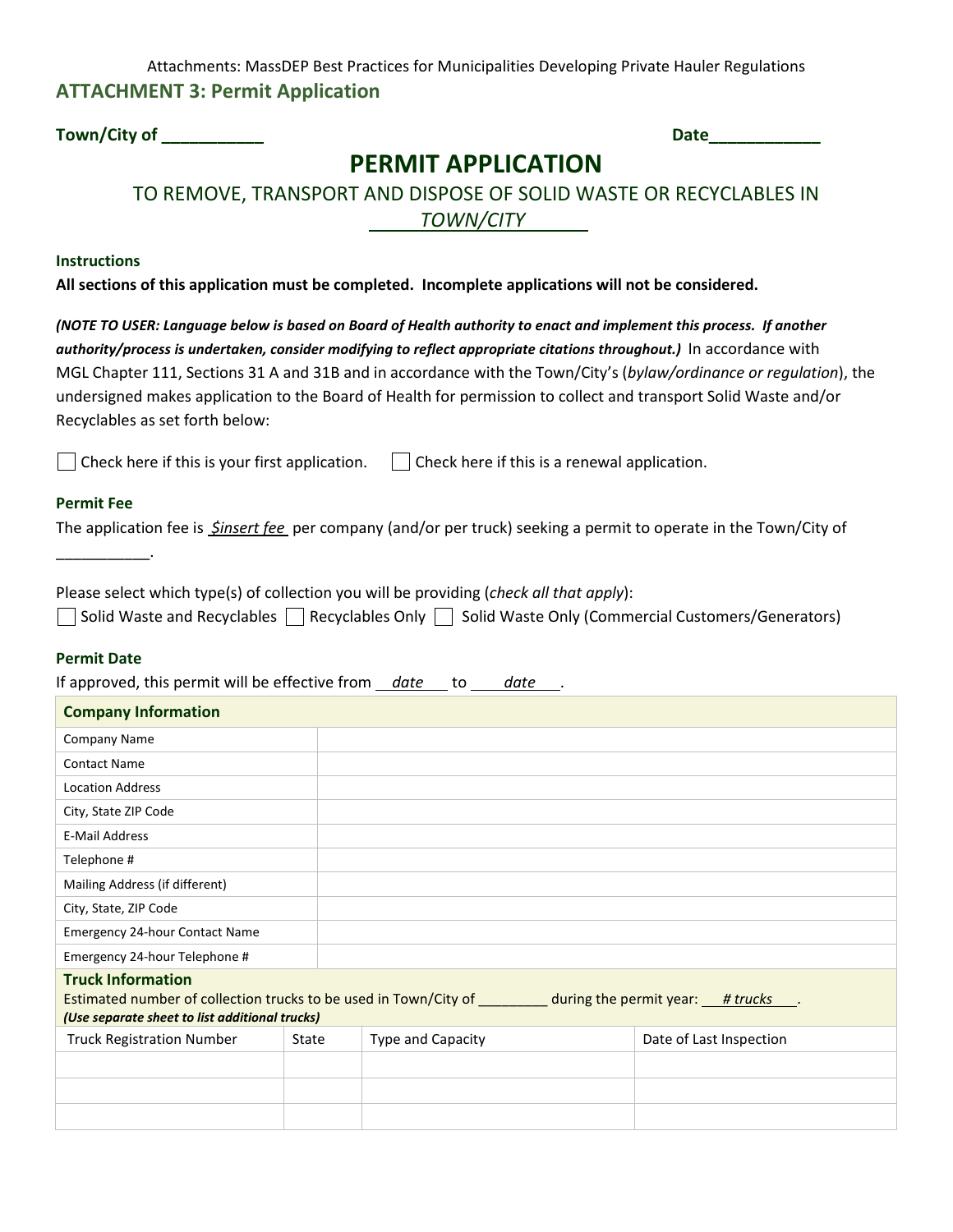#### Attachments: MassDEP Best Practices for Municipalities Developing Private Hauler Regulations

#### **Disposal/ Recycling Information**

List facilities where Solid Waste and/or Recyclables will be delivered for disposal or processing during the permit year. *(Note multiple outlets if used during the permit year. Weight slips may be requested to verify end disposal site.)* 

| Address | Material(s) Delivered |
|---------|-----------------------|
|         |                       |
|         |                       |
| Address | Material(s) Delivered |
|         |                       |
|         |                       |
|         |                       |

Please check all and make sure all associated attachments are included. *Incomplete applications will not be considered.*

| This is a permit renewal: I have attached a copy of the Annual Solid Waste and Recyclables Reporting Form.                                                                                                                                                                                               |
|----------------------------------------------------------------------------------------------------------------------------------------------------------------------------------------------------------------------------------------------------------------------------------------------------------|
| If this is your first application, write-in Not Applicable (NA).                                                                                                                                                                                                                                         |
| I have attached a copy of my certificate of insurance for public liability and property insurance.                                                                                                                                                                                                       |
| I certify that the company I represent operates in compliance with the Massachusetts Waste Ban regulations and<br>the Mercury Disposal Prohibition.                                                                                                                                                      |
| I have attached a copy of my marketing materials indicating the types of services offered, reminding Customers that<br>recycling is mandatory, and describing the Massachusetts Waste Ban Materials.                                                                                                     |
| I confirm that my company is in compliance with the Bundled Service requirement outlined in Section <i>insert</i><br>ot o<br>these regulations.                                                                                                                                                          |
| I have attached a copy of my notification that will go to Customers who set out visible Waste Ban Materials mixed<br>with Solid Waste, including a reminder that recycling is mandatory, describing what was seen that violated the<br>Waste Bans, and providing a phone number for the Board of Health. |
| All employees understand and will help educate all Customers about the Massachusetts Waste Bans.                                                                                                                                                                                                         |
| I am an authorized official of the company applying for this permit.                                                                                                                                                                                                                                     |
| Pursuant to MGL Ch. 62C Section 49A, I certify under the penalties of perjury that I, to the best of my knowledge and<br>belief, have filed all state tax returns and paid all state taxes required under law.                                                                                           |

Signature of Company Official Printed Name Title Title Date

\_\_\_\_\_\_\_\_\_\_\_\_\_\_\_\_\_\_\_\_\_\_\_\_\_\_\_\_\_\_\_\_\_\_\_\_\_\_\_\_\_\_\_\_\_\_\_\_\_\_\_\_\_\_\_\_\_\_\_\_\_\_\_\_\_\_\_\_\_\_\_\_\_\_\_\_\_\_\_\_\_\_\_\_\_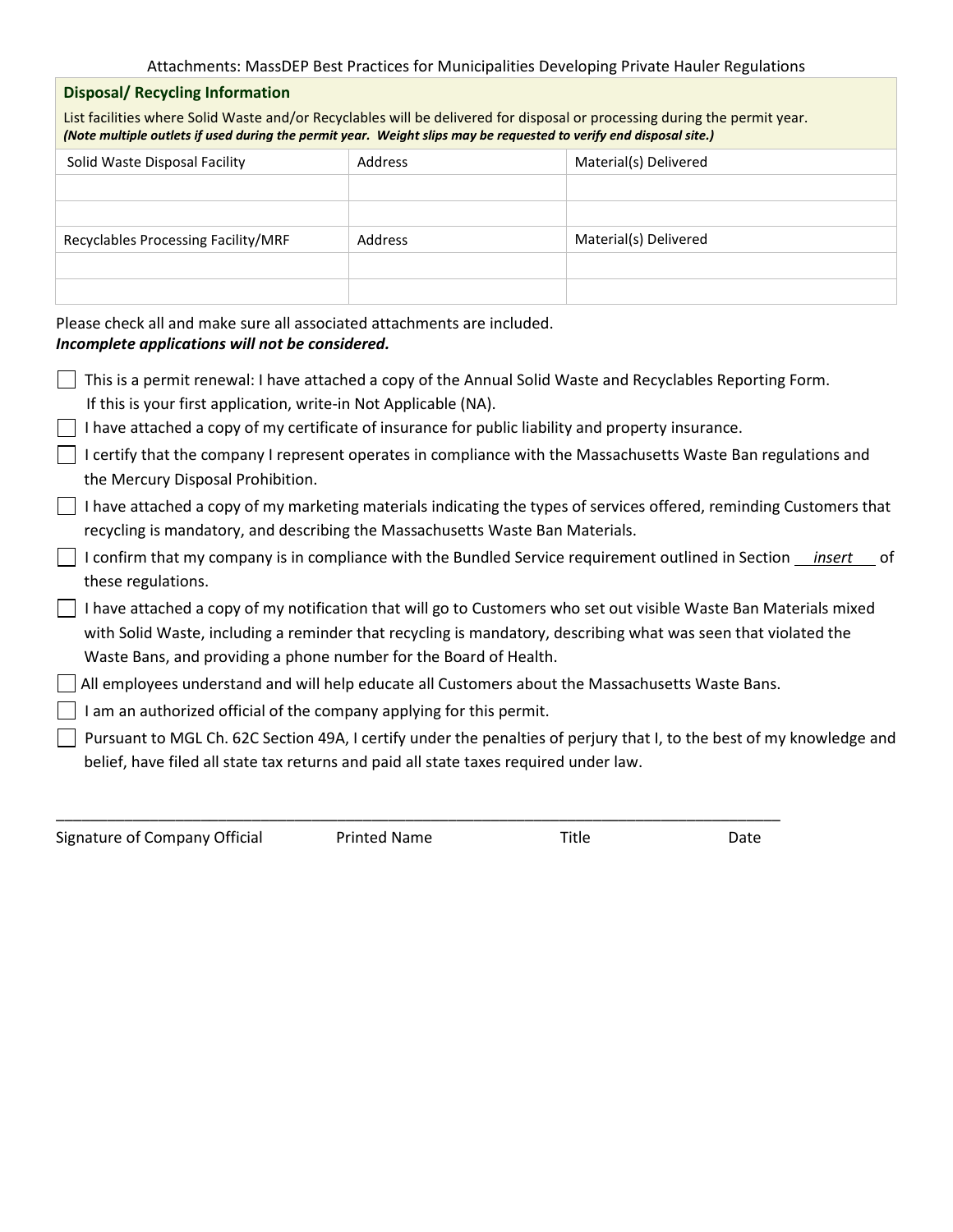**Town/City of \_\_\_\_\_\_\_\_\_\_\_ Date\_\_\_\_\_\_\_\_\_\_\_\_** 

# **ANNUAL SOLID WASTE AND RECYCLABLES REPORTING FORM**  FOR PERMITTED HAULERS OPERATING IN *TOWN/CITY*

#### **Instructions**

All sections of this form must be completed and submitted to the Board of Health with your Annual Permit Renewal Application. **Private Hauler permits will not be issued until this report is filed.**

### **Reporting Period**

| For the period starting        |                 | through |                 |  |
|--------------------------------|-----------------|---------|-----------------|--|
|                                | MONTH/DATE/YEAR |         | MONTH/DATE/YEAR |  |
| <b>Company Information</b>     |                 |         |                 |  |
| <b>Company Name</b>            |                 |         |                 |  |
| Name of Person Completing Form |                 |         |                 |  |
| Address                        |                 |         |                 |  |
| City, State ZIP Code           |                 |         |                 |  |
| Phone                          |                 |         |                 |  |
| E-Mail                         |                 |         |                 |  |

In the table below, please provide the average number of **Town/City** Customers you served during this 12-month reporting period, by category type.

| Category                                                  | <b>Customer Count</b> |
|-----------------------------------------------------------|-----------------------|
| <b>Residential Customers: Solid Waste and Recyclables</b> |                       |
| <b>Commercial Customers: Solid Waste and Recyclables</b>  |                       |
| <b>Commercial Customers: Recyclables Only</b>             |                       |
| <b>Commercial Customers: Solid Waste Only</b>             |                       |

#### **Tonnage Data**

Please provide the total tons of Solid Waste and Recyclables collected from Residential Customers within the Town/City of \_\_\_\_\_\_ during this 12-month reporting period. *(Note: In the case where your company delivers loads for disposal or recycling that are combined with more than one municipality, you must provide your best estimate of tonnage delivered from the Town/City . Weight slips must be provided upon request from the Board of Health.)*

|                                 | Solid Waste | Recyclables |
|---------------------------------|-------------|-------------|
| Tonnage                         |             |             |
| Disposal or Processing Facility |             |             |

Please check all and make sure all associated attachments are included. If Not Applicable, enter (NA). *Incomplete applications will not be considered.* 

I have attached names and addresses of Commercial Customers who are provided Solid Waste only collection.

I have attached names and addresses of Commercial Customers who are provided Recyclables only collection.

\_\_\_\_\_\_\_\_\_\_\_\_\_\_\_\_\_\_\_\_\_\_\_\_\_\_\_\_\_\_\_\_\_\_\_\_\_\_\_\_\_\_\_\_\_\_\_\_\_\_\_\_\_\_\_\_\_\_\_\_\_\_\_\_\_\_\_\_\_\_\_\_\_\_\_\_\_\_\_\_\_\_\_\_\_

- I have been in communication with the Board of Health regarding Customer set-outs not in compliance with the *Town/City bylaw/ordinance or regulation*.
- I have attached copies of all Waste Ban violation letters or notices received by my company during the prior year that refer to loads collected within the Town/City of .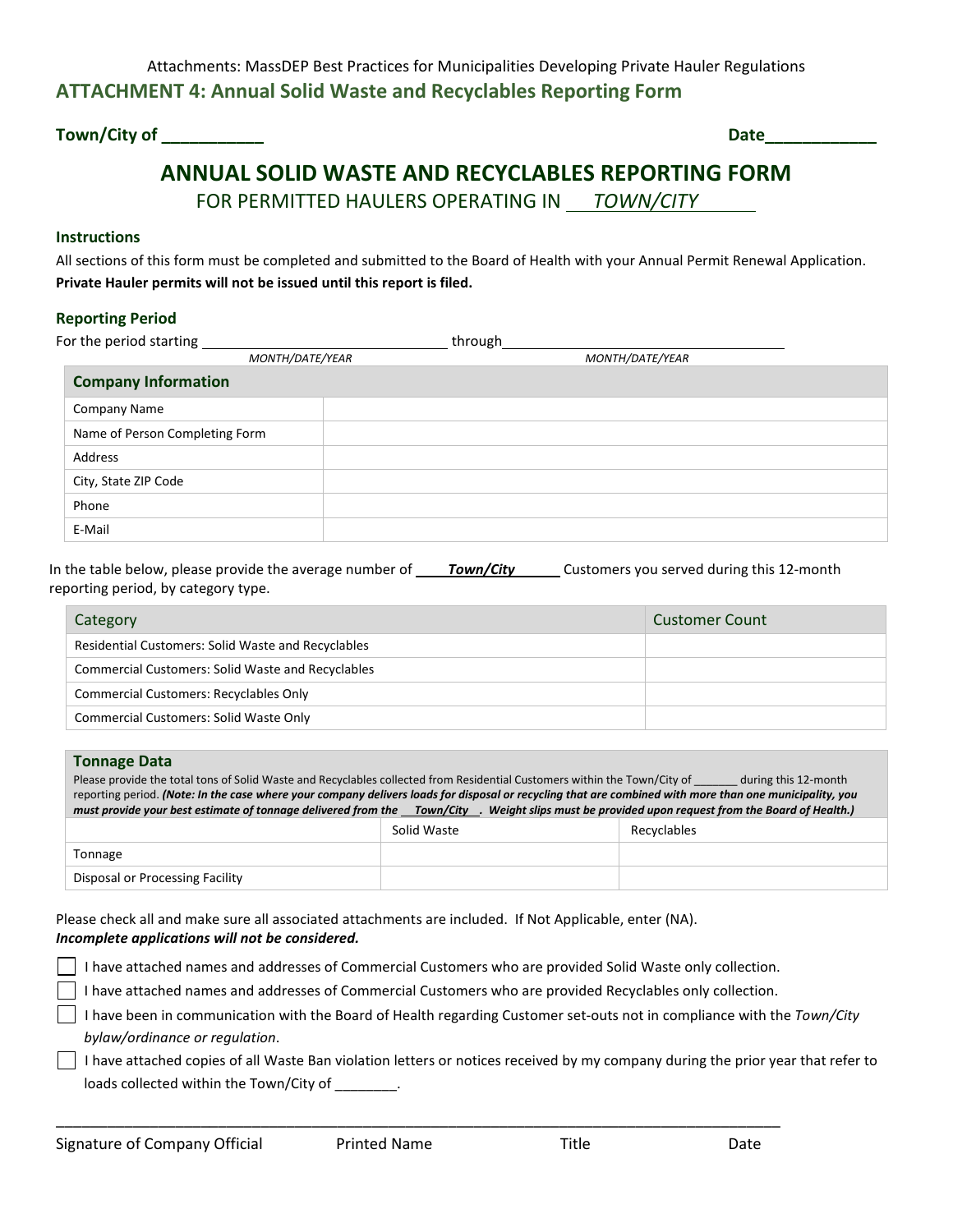Attachments: MassDEP Best Practices for Municipalities Developing Private Hauler Regulations **ATTACHMENT 5: Recycling Service Exemption Form for Commercial Generators** 

**Town/City of**   $\qquad \qquad$  **Date** 

# **RECYCLING SERVICE EXEMPTION FORM FOR COMMERCIAL GENERATORS**

 *TOWN/CITY* 

Recycling is **mandatory** in the Town/City of **way in the** *TOWN/CITY bylaw/ordinance or regulation is attached here.*

All Permitted Haulers must provide both Solid Waste and Recyclables collection to all Commercial Customers unless the Customer can provide proof to the Permitted Hauler that separate Recycling services are provided by another Permitted Hauler, or by one or several of the methods listed below. Commercial Customers that decline recycling collection service from their Permitted Solid Waste Hauler must demonstrate to their Permitted Hauler or Town/City of\_\_\_\_\_\_\_\_ that they are diverting Mandatory Recyclables from disposal.

The Town/City of \_\_\_\_\_\_\_\_ periodically checks recycling compliance throughout the Town/City of \_\_\_\_\_\_\_\_ and can offer outreach and assistance. Commercial Customers that do not separate Recyclables from Solid Waste destined for disposal at a landfill or waste combustor are subject to fines. Permitted Haulers that do not offer/provide collection of Recyclables along with Solid Waste pickup are also subject to fines, unless the Town/City of \_\_\_\_\_\_\_\_\_\_ has received this form showing that recycling services were offered.

Please choose one:

 I am a Permitted Hauler/customer service representative submitting this form on behalf of the business/organization listed below. *Identify your company name here*:

 $\Box$  I am a business/organization who has declined recycling service offered by my Solid Waste Hauler.

| │ I am a Permitted Hauler/customer service representative advising _ | TOWN/CITY | of a business/organization who |
|----------------------------------------------------------------------|-----------|--------------------------------|
|                                                                      |           |                                |

was offered recycling service, but refused. *Identify your company name here*:

| <b>Business, Organization, or Property Manager Seeking Exemption</b> |  |  |  |
|----------------------------------------------------------------------|--|--|--|
| <b>Business/Organization Name</b>                                    |  |  |  |
| <b>Business/Organization Contact</b>                                 |  |  |  |
| Address                                                              |  |  |  |
| City, State ZIP Code                                                 |  |  |  |
| Phone                                                                |  |  |  |
| E-Mail                                                               |  |  |  |

#### **Materials Handling Information**

| Name of Permitted Solid Waste Hauler |  |
|--------------------------------------|--|
|                                      |  |

Please describe the manner in which materials are recycled (check all that apply):

Option 1 - Ship directly to mill: *Identify recycling outlet*

Option 2 - Self-haul: *Identify recycling outlet*

 $\Box$  Option 3 - Back-haul to parent company

Option 4 – Recycling Collection by Permitted Recycling Hauler

Name of Permitted Recycling Hauler

#### **Signature**

| By signing below, I certify that I have read and understand the |                  |                                | <b>TOWN/CITY</b> | requirement to comply with Mandatory |
|-----------------------------------------------------------------|------------------|--------------------------------|------------------|--------------------------------------|
| Recycling as stated in                                          | <b>TOWN/CITY</b> | bylaw/ordinance or regulation. |                  |                                      |

\_\_\_\_\_\_\_\_\_\_\_\_\_\_\_\_\_\_\_\_\_\_\_\_\_\_\_\_\_\_\_\_\_\_\_\_\_\_\_\_\_\_\_\_\_\_\_\_\_\_\_\_\_\_\_\_\_\_\_\_\_\_\_\_\_\_\_\_\_\_\_\_\_\_\_\_\_\_\_\_\_\_\_\_\_